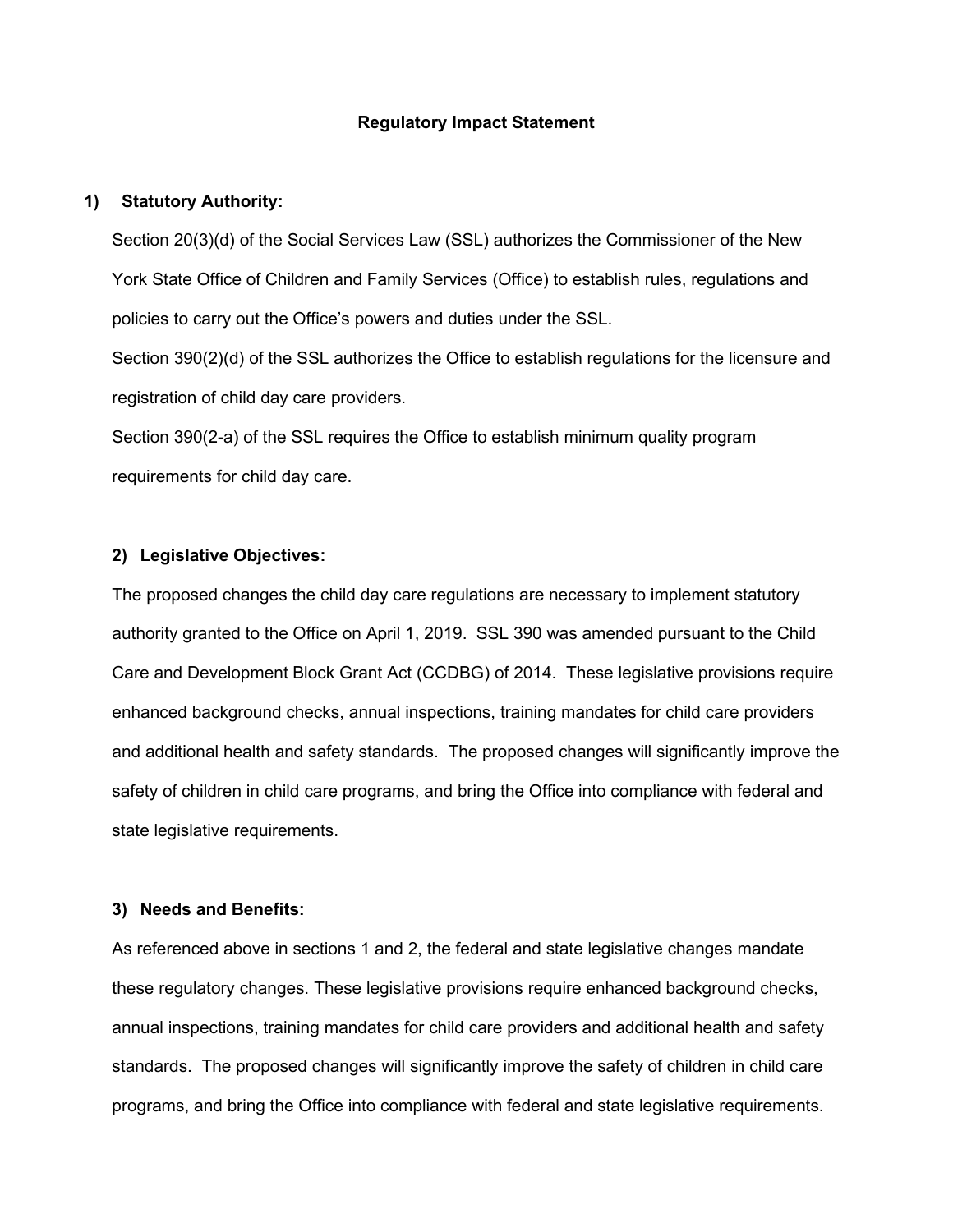#### **4) Costs:**

The costs associated with the proposed changes in the child day care regulations that are necessary to implement new statutory authority pursuant to the Child Care and Development Block Grant Act (CCDBG) of 2014 are significant, but are anticipated to be mostly assumed by the Office. New requirements around enhanced background checks, annual inspections, and additional annual training of licensed and registered providers have been estimated to cost approximately \$37 million. At this time, the Office is not intending to pass these costs on to regulated providers. The fiscal burden on providers is anticipated to fall primarily on time lost from providing care in order to comply with the enhanced background checks and additional training requirements. As a result of the proposed regulations, day care centers that care for infants, toddlers or moderately ill children will be required to use the services of a health care consultant in completing a health care plan. Approximately 70 percent of day care centers already collaborate with health care consultants and will be unaffected by this change. For the remaining 30 percent of day care centers, the Office has contracted with Child Care Resource and Referral (CCR&R) agencies to employ registered nurses who act as health care consultants to child care programs at a reduced fee.

School-age programs are required, as part of the regulations and the state's obesity prevention initiative, to operate in compliance with the federal Child and Adult Care Food Program (CACFP) meal patterns. The Office proposes that programs have their menus reviewed for nutritional content, variety and quality at the time of initial application and once every 24 months by a CACFP specialist responsible for reviewing and approving menus or by a person who has a bachelor's or master's degree with a major in food and institutional management or a closely related field and who has completed a dietician internship or has been certified as a registered dietician or has an equivalent state certification. A school-age program that is enrolled in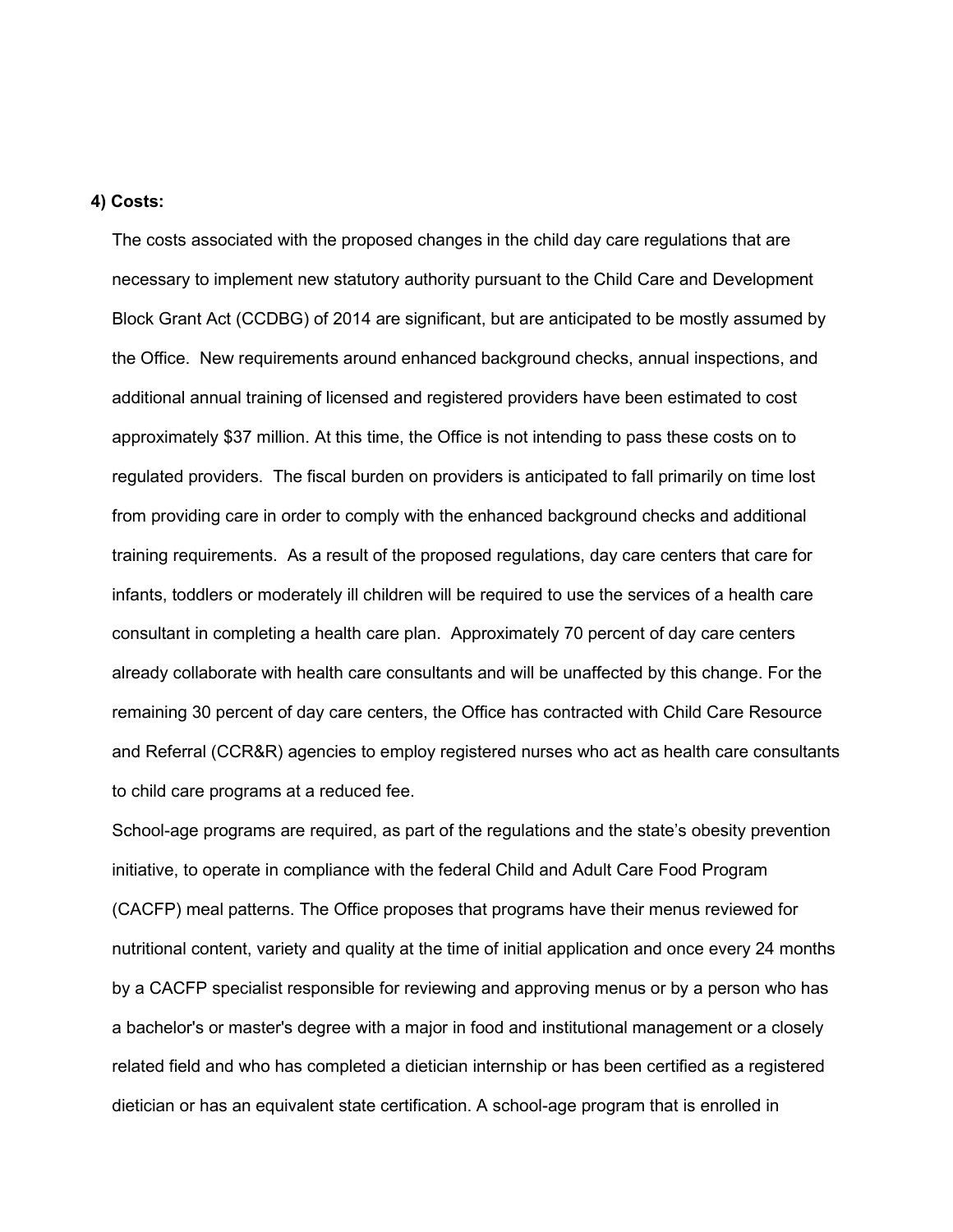CACFP has their menu approved at no cost. CACFP also offers this service to non-enrolled programs at no charge. Some county cooperative extension programs also offer this service free of charge.

Other changes, primarily the changes related to increasing the Office's ability to identify illegally operating day care programs is expected to have a positive financial impact on regulated providers by increasing the supply of children and families who will utilize regulated programs, thereby generating increased revenue to these programs. Also, some administrative relief is provided to regulated programs as a result of these new regulations.

#### **5) Local Government Mandates:**

No new mandates are imposed on local governments by these proposed regulations.

#### **6) Paperwork:**

There is an increase in paperwork associated with the proposed changes in background checks. All prospective and existing operators, employees, volunteers and adult household members will be required to complete the clearance packet. Rescreening will be conducted no less than once every five years. Programs will be required to discreetly post child-specific allergy information. The proposed regulations will require that school-age programs have a nutrition professional approve school age program menus. Paperwork will be reduced, however, by eliminating the family day care health and safety check list and requiring fewer employment references.

## **7) Duplication:**

The new requirements do not duplicate state or federal requirements.

#### **8) Alternatives:**